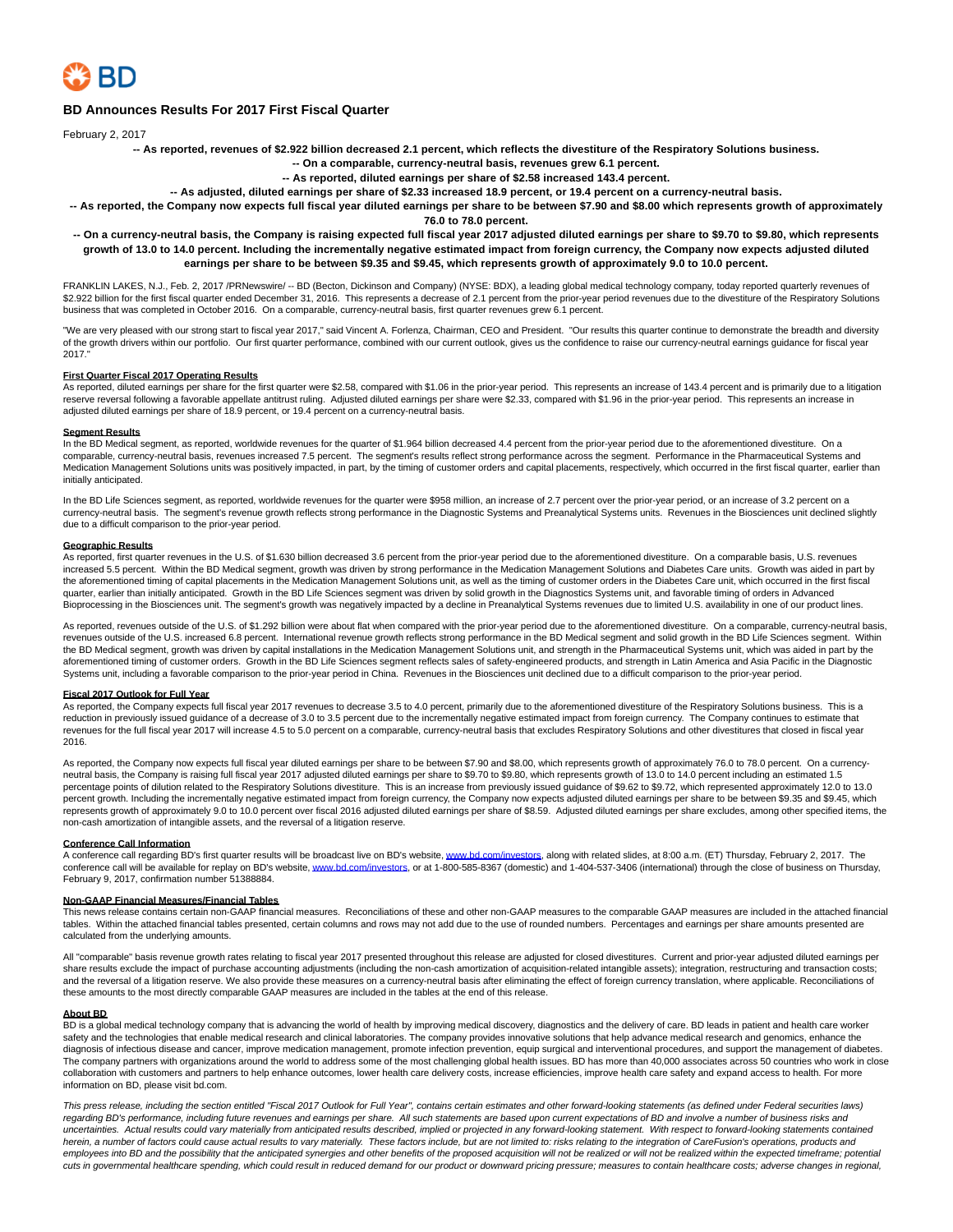national or foreign economic conditions, including any impact on our ability to access credit markets and finance our operations, the demand for our products and services as a result of reduced government funding, lower utilization rates or otherwise, or our suppliers' ability to provide products needed for our operations; changes in interest or foreign currency exchange rates; new or changing laws and regulations impacting our business (including changes in the U.S. tax code or laws impacting foreign trade) or changes in enforcement practices with respect to such laws; our ability to successfully integrate any businesses we acquire; the adverse impact of cyber-attacks on our information systems or products; competitive factors including technological advances and new products introduced by competitors; interruptions in our supply chain or manufacturing processes; pricing and market pressures; difficulties inherent in product development, delays in product introductions and uncertainty of market acceptance of new products; adverse changes in geopolitical conditions; increases in energy costs and their effect on, among other things, the cost of producing BD's products; efficacy or safety concerns relating to product recalls; fluctuations in costs and availability of raw materials and in BD's ability to maintain favorable supplier arrangements and relationships; uncertainties of litigation (as described in BD's filings with the Securities and Exchange Commission); future healthcare reform, including changes in government pricing and reimbursement policies or other cost containment reforms; and issuance of new or revised accounting standards, as well as other factors discussed in BD's filings with the Securities and Exchange Commission. We do not intend to update any forward-looking statements to reflect events or circumstances after the date hereof except as required by applicable laws or regulations.

# BECTON DICKINSON AND COMPANY

CONSOLIDATED INCOME STATEMENTS

(Unaudited; Amounts in millions, except share and per share data)

|                                           |                    | Three Months Ended December 31. |           |
|-------------------------------------------|--------------------|---------------------------------|-----------|
|                                           | 2016               | 2015                            | % Change  |
| <b>REVENUES</b>                           | \$<br>2,922        | \$<br>2,986                     | (2.1)     |
| Cost of products sold                     | 1,470              | 1,578                           | (6.8)     |
| Selling and administrative expense        | 709                | 748                             | (5.3)     |
| Research and development expense          | 182                | 187                             | (3.0)     |
| Acquisitions and other restructurings     | 87                 | 121                             | (28.4)    |
| Other operating (income) expense          | (336)              |                                 | ΝM        |
| <b>TOTAL OPERATING COSTS</b>              |                    |                                 |           |
| AND EXPENSES                              | 2,111              | 2,635                           | (19.9)    |
| <b>OPERATING INCOME</b>                   | 811                | 352                             | <b>NM</b> |
| Interest expense                          | (95)               | (97)                            | (2.8)     |
| Interest income                           | 5                  | 6                               | (14.6)    |
| Other (expense) income, net               | (29)               | 6                               | <b>NM</b> |
| <b>INCOME BEFORE INCOME TAXES</b>         | 692                | 266                             | <b>NM</b> |
| Income tax provision                      | 131                | 37                              | <b>NM</b> |
| <b>NET INCOME</b>                         | \$<br>562          | \$<br>229                       | <b>NM</b> |
| <b>EARNINGS PER SHARE</b>                 |                    |                                 |           |
| Basic Earnings per Share                  | \$<br>2.64         | \$<br>1.08                      | <b>NM</b> |
| Diluted Earnings per Share                | \$<br>2.58         | \$<br>1.06                      | <b>NM</b> |
| AVERAGE SHARES OUTSTANDING (in thousands) |                    |                                 |           |
| Basic<br><b>Diluted</b>                   | 213,064<br>217.739 | 211,689<br>216,294              |           |
|                                           |                    |                                 |           |

NM - Not Meaningful

BECTON DICKINSON AND COMPANY

SUPPLEMENTAL REVENUE INFORMATION REVENUES BY BUSINESS SEGMENTS AND UNITS - UNITED STATES

Three Months Ended December 31,

(Unaudited; Amounts in millions)

|                                     |           | B         | $C = (A-B)/B$ |  |
|-------------------------------------|-----------|-----------|---------------|--|
|                                     | 2016      | 2015      | % Change      |  |
| <b>BD MEDICAL</b>                   |           |           |               |  |
| Medication and Procedural Solutions | \$<br>495 | \$<br>491 | 0.8           |  |
| Medication Management Solutions *   | 492       | 439       | 12.0          |  |
| Diabetes Care                       | 144       | 134       | 7.2           |  |
| <b>Pharmaceutical Systems</b>       | 62        | 63        | (1.1)         |  |
| Respiratory Solutions *             |           | 139       | <b>NM</b>     |  |
| <b>TOTAL</b>                        | 1,193     | 1,266     | (5.8)         |  |
| <b>BD LIFE SCIENCES</b>             |           |           |               |  |
| <b>Preanalytical Systems</b>        | \$<br>176 | \$<br>178 | (0.9)         |  |
| Diagnostic Systems                  | 154       | 149       | 3.5           |  |
| <b>Biosciences</b>                  | 107       | 98        | 8.5           |  |
| <b>TOTAL</b>                        | 437       | 425       | 2.8           |  |
|                                     |           |           |               |  |
| TOTAL UNITED STATES                 | 1,630     | 1,691     | (3.6)         |  |

\* The presentation of prior-period amounts has been revised to conform with the presentation of current-period amounts, which does not separately present an immaterial adjustment for the amortization of a deferred revenue balance write-down relating to the CareFusion acquisition.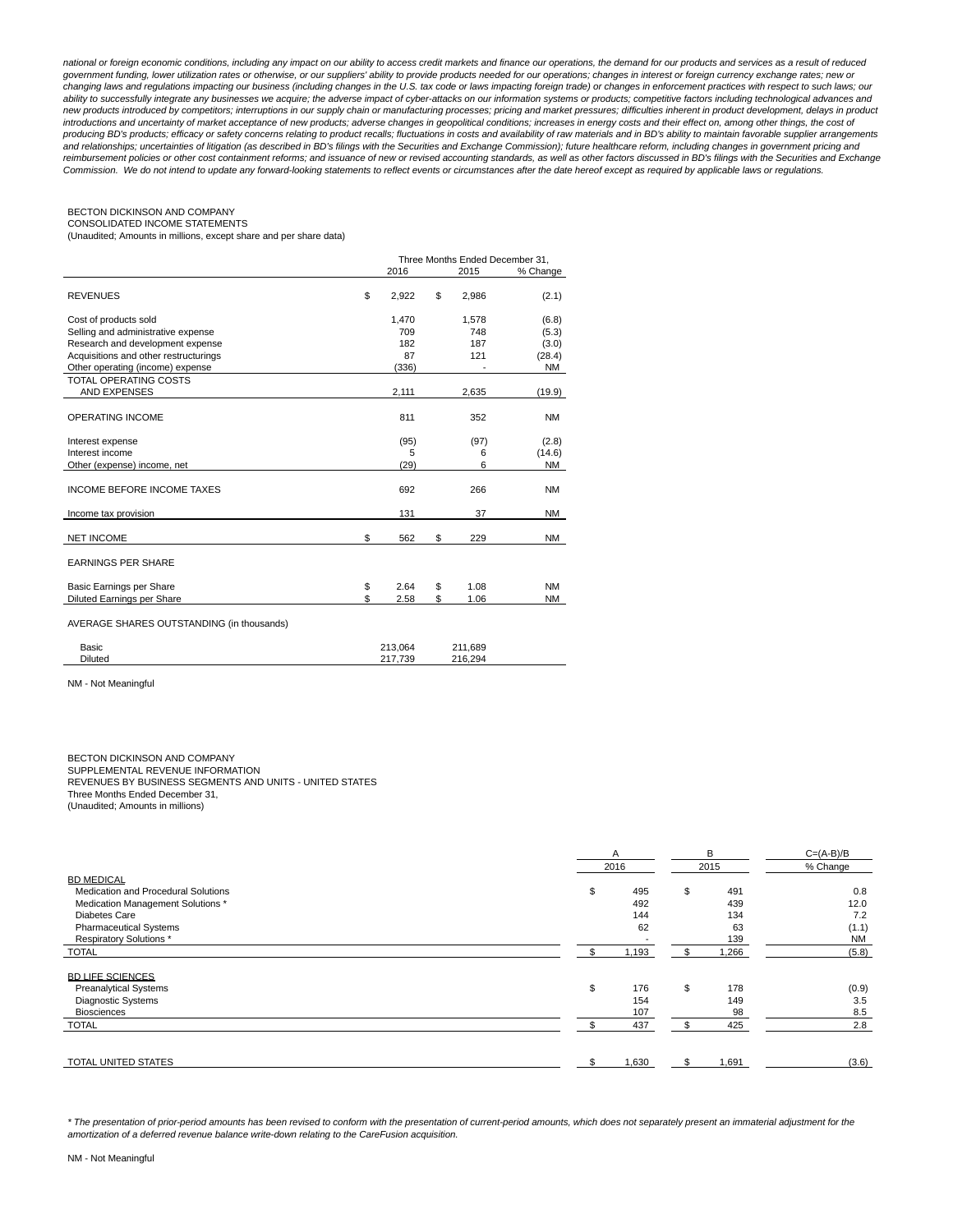# BECTON DICKINSON AND COMPANY

SUPPLEMENTAL REVENUE INFORMATION REVENUES BY BUSINESS SEGMENTS AND UNITS - INTERNATIONAL

Three Months Ended December 31, (continued)

(Unaudited; Amounts in millions)

|             |      |       |             |                          | $D=(A-B)/B$     | $E=(A-B-C)/B$       |
|-------------|------|-------|-------------|--------------------------|-----------------|---------------------|
| A           |      | B     |             |                          |                 | % Change            |
|             |      |       | FX Impact   |                          | Reported        | <b>FXN</b>          |
|             |      |       |             |                          |                 |                     |
| \$<br>374   | \$   | 357   | \$          |                          | 4.6             | 6.9                 |
| 109         |      | 106   |             | (4)                      | 2.9             | 6.9                 |
| 124         |      | 121   |             | $\overline{\phantom{a}}$ | 1.8             | 1.6                 |
| 165         |      | 133   |             | $\overline{\phantom{a}}$ | 23.5            | 23.3                |
|             |      | 69    |             |                          | <b>NM</b>       | NM                  |
| \$<br>771   | \$   | 788   | \$          | (12)                     | (2.1)           | (0.5)               |
|             |      |       |             |                          |                 |                     |
| 179         | \$   |       | \$          |                          |                 | 9.7                 |
| 179         |      | 164   |             |                          |                 | 9.1                 |
| 163         |      | 177   |             | (1)                      |                 | (7.4)               |
| 521         |      | 508   |             | (4)                      | 2.7             | 3.5                 |
| \$<br>1,292 | \$   | 1,295 |             | (17)                     | (0.2)           | 1.1                 |
| \$          | 2016 |       | 2015<br>166 |                          | C<br>(8)<br>(3) | 7.8<br>9.1<br>(8.1) |

\* The presentation of prior-period amounts has been revised to conform with the presentation of current-period amounts, which does not separately present an immaterial adjustment for the amortization of a deferred revenue balance write-down relating to the CareFusion acquisition.

NM - Not Meaningful

BECTON DICKINSON AND COMPANY SUPPLEMENTAL REVENUE INFORMATION REVENUES BY BUSINESS SEGMENTS AND UNITS - TOTAL Three Months Ended December 31, (continued) (Unaudited; Amounts in millions)

|                                     |             |    |       |           |      | $D=(A-B)/B$ | $E=(A-B-C)/B$ |
|-------------------------------------|-------------|----|-------|-----------|------|-------------|---------------|
|                                     | A           |    | В     |           | С    |             | % Change      |
|                                     | 2016        |    | 2015  | FX Impact |      | Reported    | <b>FXN</b>    |
| <b>BD MEDICAL</b>                   |             |    |       |           |      |             |               |
| Medication and Procedural Solutions | \$<br>869   | \$ | 848   | \$        | (8)  | 2.4         | 3.4           |
| Medication Management Solutions *   | 601         |    | 545   |           | (4)  | 10.2        | 11.0          |
| Diabetes Care                       | 267         |    | 256   |           |      | 4.6         | 4.5           |
| <b>Pharmaceutical Systems</b>       | 227         |    | 197   |           |      | 15.6        | 15.5          |
| Respiratory Solutions *             |             |    | 208   |           |      | <b>NM</b>   | <b>NM</b>     |
| <b>TOTAL</b>                        | 1,964       |    | 2,054 |           | (12) | (4.4)       | (3.8)         |
| <b>BD LIFE SCIENCES</b>             |             |    |       |           |      |             |               |
| <b>Preanalytical Systems</b>        | \$<br>355   | \$ | 344   | \$        | (3)  | 3.3         | 4.2           |
| Diagnostic Systems                  | 334         |    | 313   |           |      | 6.4         | 6.4           |
| <b>Biosciences</b>                  | 270         |    | 276   |           | (1)  | (2.2)       | (1.7)         |
| <b>TOTAL</b>                        | 958         |    | 933   |           | (4)  | 2.7         | 3.2           |
| <b>TOTAL REVENUES</b>               | \$<br>2,922 | £. | 2,986 |           | (17) | (2.1)       | (1.6)         |

\* The presentation of prior-period amounts has been revised to conform with the presentation of current-period amounts, which does not separately present an immaterial adjustment for the amortization of a deferred revenue balance write-down relating to the CareFusion acquisition.

NM - Not Meaningful

BECTON DICKINSON AND COMPANY

SUPPLEMENTAL INFORMATION

RECONCILIATION OF REPORTED REVENUE CHANGE TO COMPARABLE REVENUE CHANGE - UNITED STATES Three Months Ended December 31,

(Unaudited; Amounts in millions)

|                                     |      |      | <b>Divestitures</b> |  | $D=B+C$    | $E=(A-D)/D$ |
|-------------------------------------|------|------|---------------------|--|------------|-------------|
|                                     |      |      | Revenue             |  | Comparable | Comparable  |
|                                     | 2016 | 2015 | Adiustment **       |  | 2015       | % Change    |
| <b>BD MEDICAL</b>                   |      |      |                     |  |            |             |
| Medication and Procedural Solutions | 495  | 491  |                     |  | 484        | 2.4         |
| Medication Management Solutions *   | 492  | 439  |                     |  | 439        | 12.0        |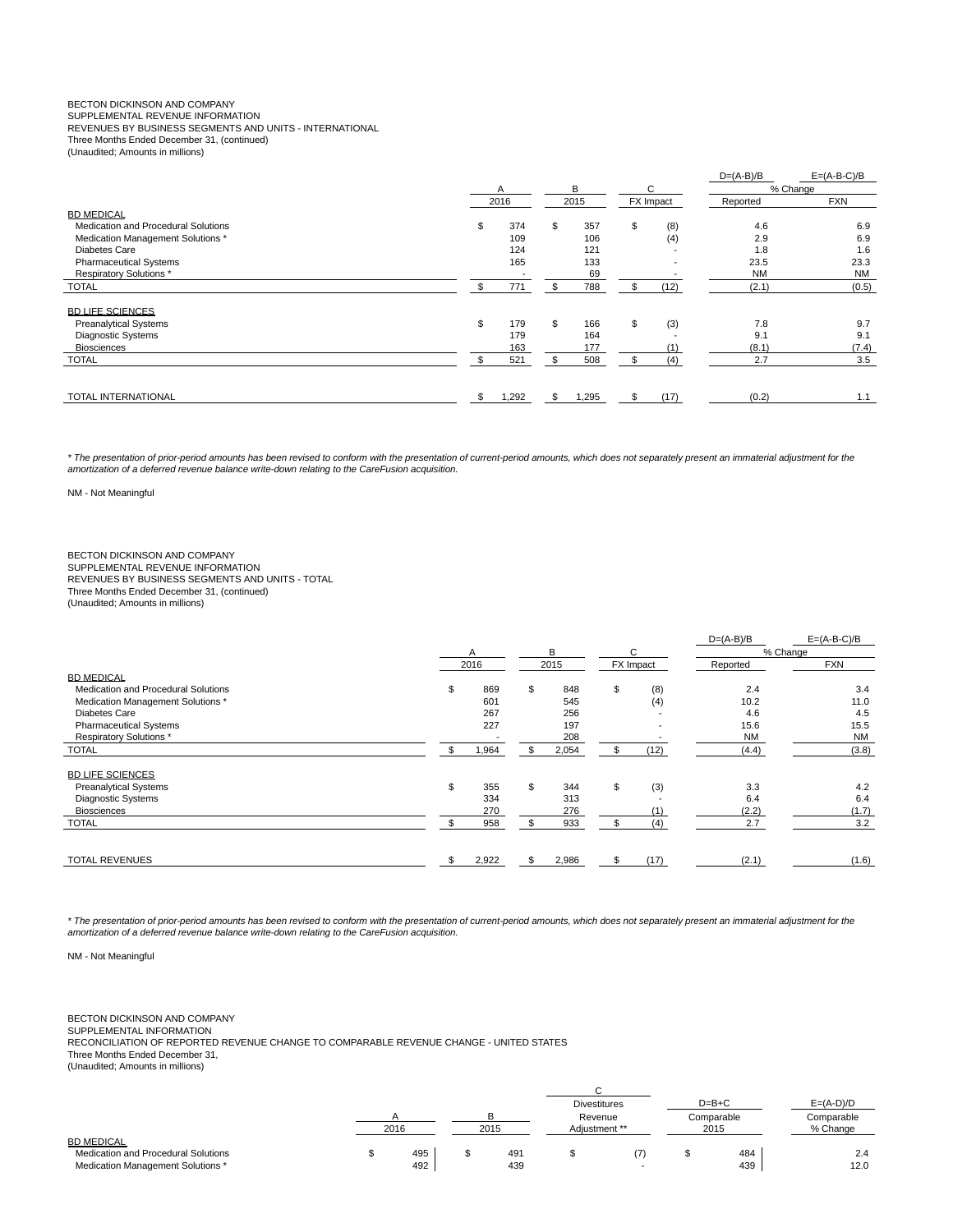| Diabetes Care<br><b>Pharmaceutical Systems</b><br><b>Respiratory Solutions*</b>                            | 144<br>62<br>-          | 134<br>63<br>139       | (139)                    | 134<br>63        | 7.2<br>(1.1)<br><b>NM</b> |
|------------------------------------------------------------------------------------------------------------|-------------------------|------------------------|--------------------------|------------------|---------------------------|
| <b>TOTAL</b>                                                                                               | 1,193                   | ,266                   | (146)                    | 1,120            | 6.5                       |
| <b>BD LIFE SCIENCES</b><br><b>Preanalytical Systems</b><br><b>Diagnostic Systems</b><br><b>Biosciences</b> | \$<br>176<br>154<br>107 | \$<br>178<br>149<br>98 | $\overline{\phantom{0}}$ | 178<br>149<br>98 | (0.9)<br>3.5<br>8.5       |
| <b>TOTAL</b>                                                                                               | 437                     | 425                    |                          | 425              | 2.8                       |
| TOTAL UNITED STATES                                                                                        | 1,630                   | 1,691                  | (146)                    | 1,545            | 5.5                       |

\* The presentation of prior-period amounts has been revised to conform with the presentation of current-period amounts, which does not separately present an immaterial adjustment for the<br>amortization of a deferred revenue

\*\* Excludes the impact from the following divestitures: Respiratory, Simplist and Spine.

NM - Not Meaningful

#### BECTON DICKINSON AND COMPANY SUPPLEMENTAL INFORMATION

RECONCILIATION OF REPORTED REVENUE CHANGE TO COMPARABLE FXN REVENUE CHANGE - INTERNATIONAL

Three Months Ended December 31, (continued)

(Unaudited; Amounts in millions)

| (Original Co., Arrivanto in Timmorio) |    |      |     |      | C.                  |      |         |         |            |           |               |  |            |  |
|---------------------------------------|----|------|-----|------|---------------------|------|---------|---------|------------|-----------|---------------|--|------------|--|
|                                       |    |      |     |      | <b>Divestitures</b> |      |         | $D=B+C$ |            |           | $F=(A-D-E)/D$ |  |            |  |
|                                       |    |      |     |      |                     | B    | Revenue |         | Comparable |           |               |  | <b>FXN</b> |  |
|                                       |    | 2016 |     | 2015 | Adjustment **       |      |         | 2015    |            | FX Impact | % Change      |  |            |  |
| <b>BD MEDICAL</b>                     |    |      |     |      |                     |      |         |         |            |           |               |  |            |  |
| Medication and Procedural Solutions   | \$ | 374  | \$  | 357  | \$                  |      | \$      | 357     | \$         | (8)       | 6.9           |  |            |  |
| Medication Management Solutions *     |    | 109  |     | 106  |                     |      |         | 106     |            | (4)       | 6.9           |  |            |  |
| Diabetes Care                         |    | 124  |     | 121  |                     |      |         | 121     |            |           | 1.6           |  |            |  |
| <b>Pharmaceutical Systems</b>         |    | 165  |     | 133  |                     |      |         | 133     |            |           | 23.3          |  |            |  |
| Respiratory Solutions *               |    |      |     | 69   |                     | (69) |         |         |            |           | <b>NM</b>     |  |            |  |
| <b>TOTAL</b>                          |    | 771  |     | 788  |                     | (69) | \$      | 718     | \$         | (12)      | 9.1           |  |            |  |
| <b>BD LIFE SCIENCES</b>               |    |      |     |      |                     |      |         |         |            |           |               |  |            |  |
| <b>Preanalytical Systems</b>          | \$ | 179  | \$  | 166  | \$                  |      | \$      | 166     | \$         | (3)       | 9.7           |  |            |  |
| Diagnostic Systems                    |    | 179  |     | 164  |                     |      |         | 164     |            |           | 9.1           |  |            |  |
| <b>Biosciences</b>                    |    | 163  |     | 177  |                     |      |         | 177     |            |           | (7.4)         |  |            |  |
| <b>TOTAL</b>                          |    | 521  |     | 508  |                     |      |         | 508     | \$         | (4)       | 3.5           |  |            |  |
| <b>TOTAL INTERNATIONAL</b>            |    | ,292 | \$. | ,295 | \$                  | (69) | \$      | 1,226   | \$         | (17)      | 6.8           |  |            |  |
|                                       |    |      |     |      |                     |      |         |         |            |           |               |  |            |  |

\* The presentation of prior-period amounts has been revised to conform with the presentation of current-period amounts, which does not separately present an immaterial adjustment for the amortization of a deferred revenue balance write-down relating to the CareFusion acquisition.

\*\* Excludes the impact from the following divestitures: Respiratory, Simplist and Spine.

NM - Not Meaningful

## BECTON DICKINSON AND COMPANY

SUPPLEMENTAL INFORMATION

RECONCILIATION OF REPORTED REVENUE CHANGE TO COMPARABLE FXN REVENUE CHANGE - TOTAL

Three Months Ended December 31, (continued)

(Unaudited; Amounts in millions)

|                                     |    |       |           | C.                       |         |            |           |            | $F=(A-D-E)/D$ |  |
|-------------------------------------|----|-------|-----------|--------------------------|---------|------------|-----------|------------|---------------|--|
|                                     |    |       |           | <b>Divestitures</b>      | $D=B+C$ |            |           |            | Comparable    |  |
|                                     |    | A     | В         | Revenue                  |         | Comparable |           | Comparable | <b>FXN</b>    |  |
|                                     |    | 2016  | 2015      | Adjustment **            |         | 2015       | FX Impact |            | % Change      |  |
| <b>BD MEDICAL</b>                   |    |       |           |                          |         |            |           |            |               |  |
| Medication and Procedural Solutions | S  | 869   | \$<br>848 | \$<br>(7)                | \$      | 841        | \$        | (8)        | 4.3           |  |
| Medication Management Solutions *   |    | 601   | 545       | $\overline{\phantom{0}}$ |         | 545        |           | (4)        | 11.0          |  |
| Diabetes Care                       |    | 267   | 256       | $\overline{\phantom{0}}$ |         | 256        |           |            | 4.5           |  |
| <b>Pharmaceutical Systems</b>       |    | 227   | 197       |                          |         | 197        |           | -          | 15.5          |  |
| Respiratory Solutions *             |    |       | 208       | (208)                    |         |            |           |            | <b>NM</b>     |  |
| <b>TOTAL</b>                        |    | 1,964 | 2,054     | (216)                    |         | 1,838      |           | (12)       | 7.5           |  |
| <b>BD LIFE SCIENCES</b>             |    |       |           |                          |         |            |           |            |               |  |
| <b>Preanalytical Systems</b>        | \$ | 355   | \$<br>344 | \$                       |         | 344        |           | (3)        | 4.2           |  |
| <b>Diagnostic Systems</b>           |    | 334   | 313       |                          |         | 313        |           |            | 6.4           |  |
| <b>Biosciences</b>                  |    | 270   | 276       |                          |         | 276        |           |            | (1.7)         |  |
| <b>TOTAL</b>                        |    | 958   | 933       |                          |         | 933        |           | (4)        | 3.2           |  |
|                                     |    |       |           |                          |         |            |           |            |               |  |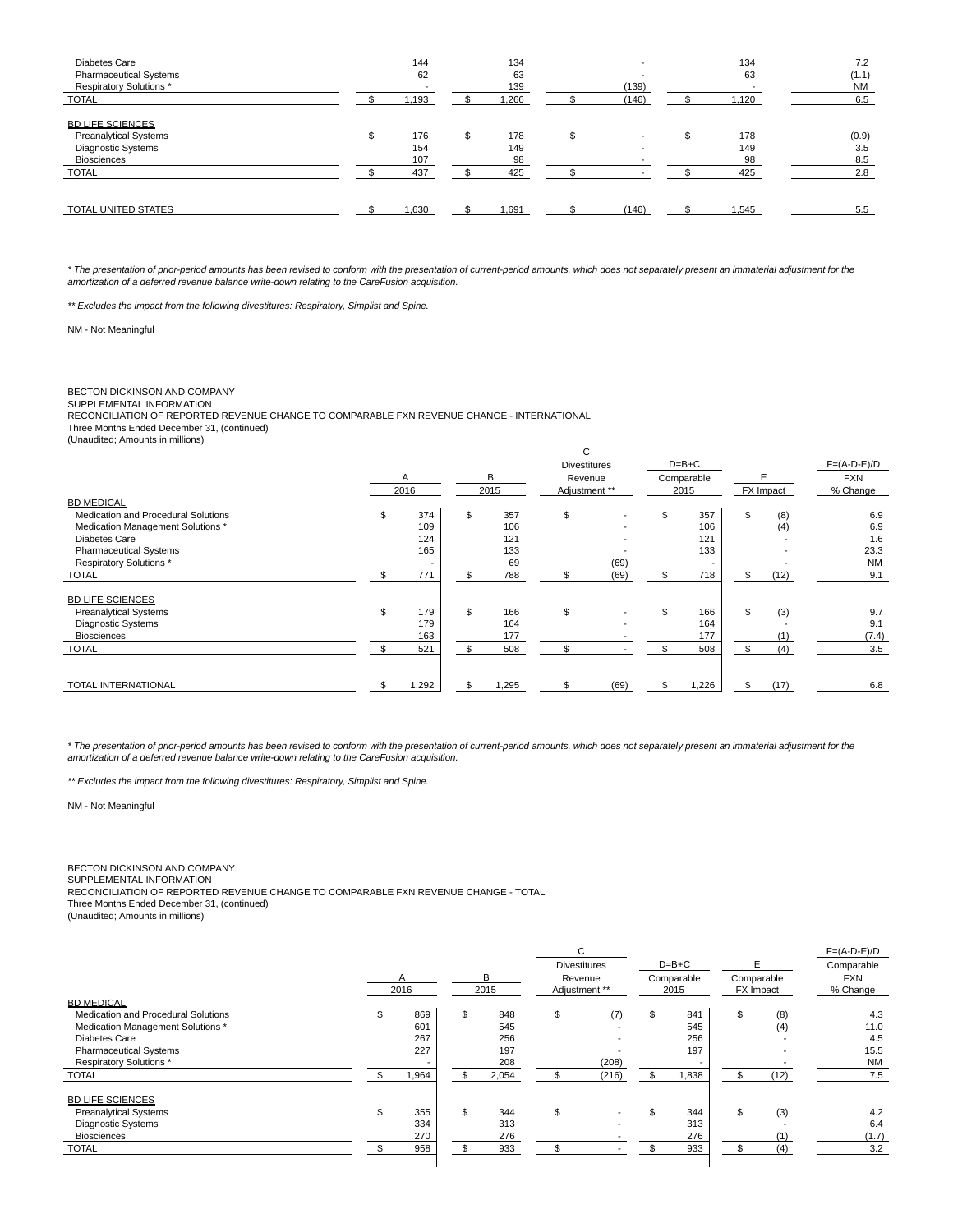| <b>TOTAL</b><br>∕ENUES<br><b>RF</b> | ാ റാറ<br>L.JLL | 2,986 | (216) | $\rightarrow$<br>$\sim$ , $\prime$ $\prime$ . | . . – |  |
|-------------------------------------|----------------|-------|-------|-----------------------------------------------|-------|--|

\* The presentation of prior-period amounts has been revised to conform with the presentation of current-period amounts, which does not separately present an immaterial adjustment for the amortization of a deferred revenue balance write-down relating to the CareFusion acquisition.

\*\* Excludes the impact from the following divestitures: Respiratory, Simplist and Spine.

NM - Not Meaningful

# BECTON DICKINSON AND COMPANY

SUPPLEMENTAL INFORMATION RECONCILIATION OF REPORTED DILUTED EPS TO ADJUSTED DILUTED EPS

(Unaudited)

|                                                                                                           |    |        |    |        |            | Three Months Ended December 31.    |    |                                          |  |           |                                            |
|-----------------------------------------------------------------------------------------------------------|----|--------|----|--------|------------|------------------------------------|----|------------------------------------------|--|-----------|--------------------------------------------|
|                                                                                                           |    | 2016   |    | 2015   | Growth     | Foreign<br>Currency<br>Translation |    | Foreign<br>Currency<br>Neutral<br>Growth |  | Growth %  | Foreign<br>Currency<br>Neutral<br>Growth % |
| Reported Diluted Earnings per Share                                                                       | \$ | 2.58   | \$ | 1.06   | \$<br>1.52 | \$<br>(0.01)                       |    | \$ 1.53                                  |  | <b>NM</b> | <b>NM</b>                                  |
| Purchase Accounting Adjustments (\$126 million and \$153 million pre-tax,<br>respectively) <sup>(1)</sup> |    | 0.58   |    | 0.71   |            |                                    |    |                                          |  |           |                                            |
| Restructuring Costs (\$35 million and \$85 million pre-tax, respectively) (2)                             |    | 0.16   |    | 0.39   |            |                                    |    |                                          |  |           |                                            |
| Integration Costs (\$46 million and \$35 million pre-tax, respectively) (2)                               |    | 0.21   |    | 0.16   |            |                                    |    |                                          |  |           |                                            |
| Transaction Costs (\$6 million pre-tax) (2)                                                               |    | 0.03   |    |        |            |                                    |    |                                          |  |           |                                            |
| Litigation-related Item ( $$(336)$ million pre-tax) $^{(3)}$                                              |    | (1.54) |    |        |            |                                    |    |                                          |  |           |                                            |
| Loss on Debt Extinguishment (\$42 million pre-tax) (4)                                                    |    | 0.19   |    |        |            |                                    |    |                                          |  |           |                                            |
| Income Tax Provision (Benefit) of Special Items (\$27 million and \$(79) million,<br>respectively)        |    | 0.12   |    | (0.36) |            |                                    |    |                                          |  |           |                                            |
| Adjusted Diluted Earnings per Share                                                                       |    | 2.33   |    | 1.96   | \$<br>0.37 | \$<br>(0.01)                       | \$ | 0.38                                     |  | 18.9%     | 19.4%                                      |

(1) Includes adjustments related to the purchase accounting for acquisitions, primarily CareFusion, impacting identified intangible assets and valuation of fixed assets and debt.

(2) Represents restructuring, integration, and transaction costs associated with the CareFusion acquisition and portfolio rationalization.

(3) Represents the reversal of certain reserves related to an appellate court decision which, among other things, reversed an unfavorable antitrust judgment in the RTI case.

(4) Represents a loss recognized upon the extinguishment of certain long-term senior notes.

NM - Not Meaningful

BECTON DICKINSON AND COMPANY SUPPLEMENTAL INFORMATION FY2017 OUTLOOK RECONCILIATION

|                                                                                     | FY2016                                     |                |                     | FY2017 Outlook |                   |
|-------------------------------------------------------------------------------------|--------------------------------------------|----------------|---------------------|----------------|-------------------|
|                                                                                     | Revenues                                   |                | % Change            | FX Impact      | % Change FXN      |
| <b>BDX As Reported Revenue</b><br>Divestitures Revenue (1)                          | \$<br>12,483<br>(843)                      |                | $(3.5\% - 4.0\%)$   | $-(1.5%)$      | $(2.0\% - 2.5\%)$ |
| <b>BDX Comparable Revenue</b>                                                       | 11,639                                     |                | $3.0\% - 3.5\%$     | $-(1.5%)$      | $4.5\% - 5.0\%$   |
| BD Medical As Reported Revenue<br>Divestitures Revenue (1)                          | \$<br>8,654<br>(843)                       |                | $(6.5\% - 7.0\%)$   | $-(1.5%)$      | $(5.0\% - 5.5\%)$ |
| BD Medical Comparable Revenue                                                       | 7,811                                      |                | $3.0\% - 3.5\%$     | $-(1.5%)$      | $4.5\% - 5.0\%$   |
| BD Life Sciences As Reported Revenue                                                | 3,829                                      |                | $2.5\% - 3.5\%$     | $-(1.5%)$      | $4.0\% - 5.0\%$   |
|                                                                                     |                                            | FY2017 Outlook |                     |                |                   |
|                                                                                     | Full Year<br>FY2017 Outlook<br>(estimated) |                | Full Year<br>FY2016 | % Increase     |                   |
| Reported Fully Diluted Earnings per Share<br><b>Purchase Accounting Adjustments</b> | \$<br>$7.90 - 8.00$<br>2.28                | \$             | 4.49<br>2.42        | <b>NM</b>      |                   |